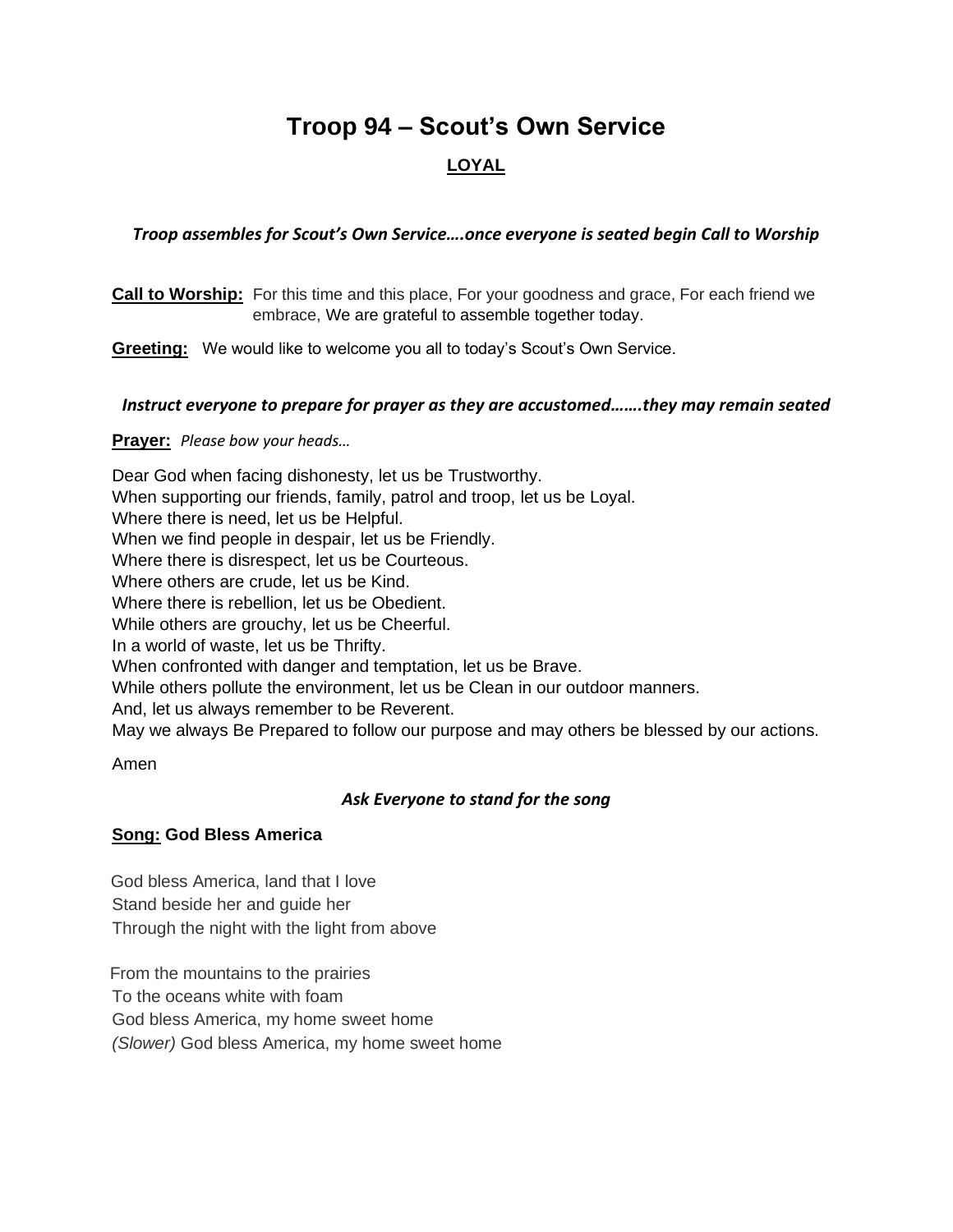# *Ask Everyone to please remain standing for the Scout Oath and Scout Law*

#### **Scout Oath –** *Scout Sign….Please recite the Scout Oath with me*

#### *Scout Law* **-** *Please say Scout Law ….Two*

#### *Ask Everyone to please have a seat*

#### **Message: The Scout Law: Loyalty**

Once there was a father and son, Mr. Ramos and Diego, who went to a kite flying festival. Diego was very happy seeing the sky filled with so many colorful kites and asked his father if he would please buy him a kite with long string and a roller so that he could join the crowd and fly a kite too. Mr. Ramos smiled and said, "Sure!" then he made his way a few steps over to the shop at the park where the festival was being held. After a very short wait, he purchased a kite with colorful streamers and some string on a roller for his son.

Once Diego and Mr. Ramos quickly assembled the kite, Diego could not wait to actually fly it. Soon, with his father's help, the kite reached high up in the sky. After a while, Diego said, "Dad, it seems like the thread is stopping the kite from flying higher. Can we just cut the string off of the kite so it will be free? Once we do that, the kite will be able to go flying even higher! Can we please cut the string?" So, the father cut the string from the kite's roller. Diego was so excited as the kite started to go a little higher that he began to jump up and down!

But then, slowly, the kite started to come down. And, soon it fell down on the roof of a tall, nearby building. Diego was so surprised to see the kite fall from the sky. He was so confident that the kite would've soared to outer space by cutting it from the string. He asked, "Dad, I thought that after cutting the string, the kite would have gone higher and higher. Why did it fall down?"

Mr. Ramos explained, "Son, sometimes in life, we often think that things or people that we are tied to are holding us back. The string was actually not keeping the kite from going higher, but it was helping it stay higher when the wind slowed down. Then, when the wind picked up, you helped the kite go up higher in because of the string. So, when we cut the string, the kite fell down without the steady support you that were providing to the kite by way of the string".

All at once, Diego realized his mistake.

Sometimes we feel that we can go our own way and do the things that we want to do if rules from our parents and loved ones weren't in the way. But we fail to realize that our family and our loved ones are the ones who help and guide us throughout our lives with their support. Their encouragement helps us to reach higher heights in our life. They are not holding us back but, helping to uplift us to be our best. Never let go of them.

#### *Ask Everyone to please bow their heads*